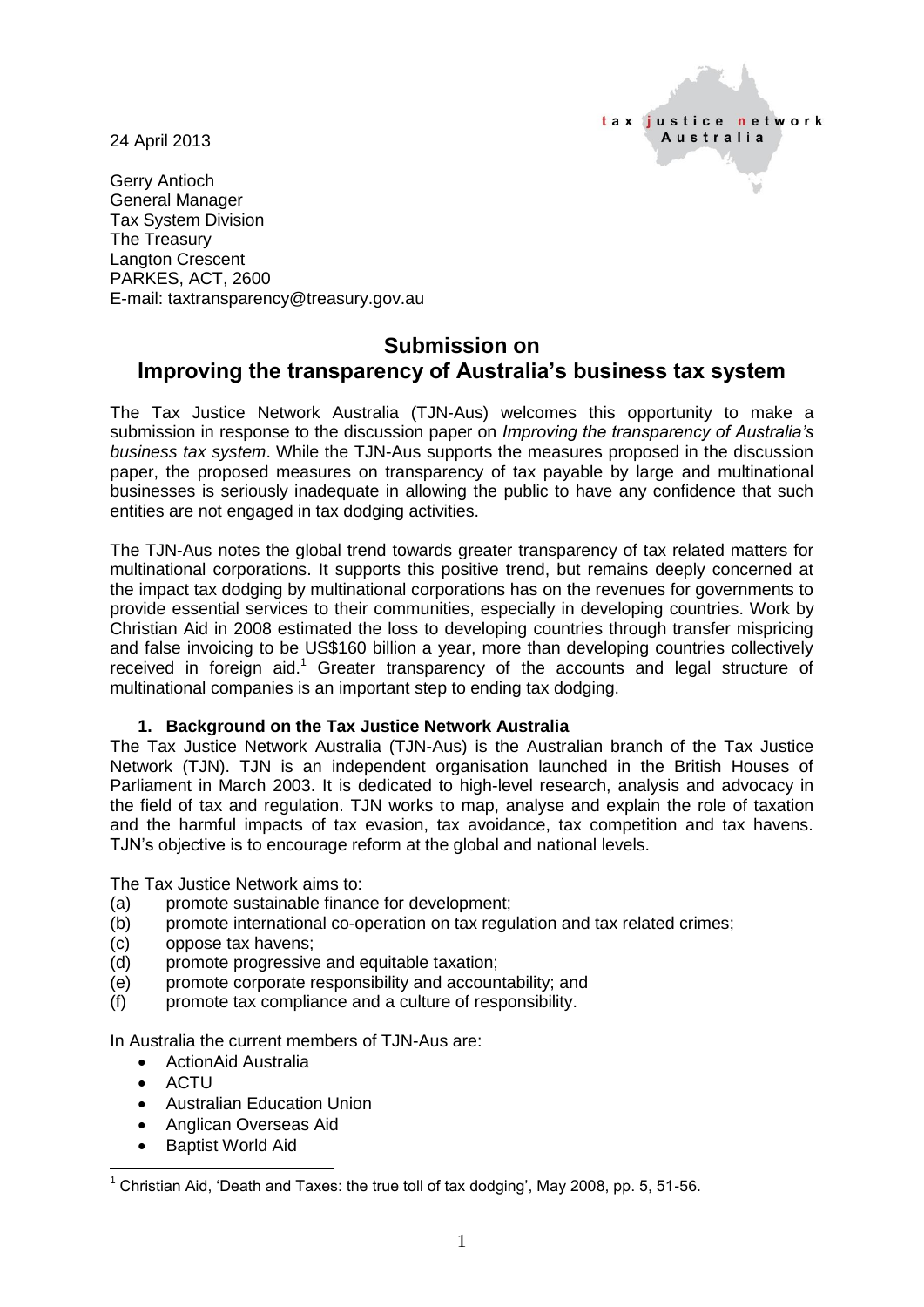- Caritas Australia
- Columban Mission Institute, Centre for Peace Ecology and Justice
- Friends of the Earth
- Global Poverty Project
- Greenpeace Australia Pacific
- Jubilee Australia
- National Tertiary Education Union
- Oaktree Foundation
- SJ Around the Bay
- Social Policy Connections
- Synod of Victoria and Tasmania, Uniting Church in Australia
- TEAR Australia
- Union Aid Abroad APHEDA
- UnitingWorld
- Victorian Trades Hall Council
- World Vision Australia

## **2. Detailed response to the proposals in the Discussion Paper**

### **2.1 Greater public transparency for Multinational Corporations**

Tax dodging by multinational companies, labelled as base erosion and profit shifting (BEPS), by the OECD, poses significant risks to the tax base and effective functioning of the tax administration system of governments around the world including Australia. Governments around the world, including Australia need to act to curb tax dodging by multinational companies and uphold the functioning of a fair global tax system. In the words of the OECD itself:<sup>2</sup>

*What is at stake is the integrity of the corporate income tax. A lack of response would*  further undermine competition, as some businesses, such as those which operate *cross-border and have access to sophisticated tax expertise, may profit from BEPS opportunities and therefore have unintended competitive advantages compared with enterprises that operate mostly at the domestic level. In addition to issues of fairness, this may lead to an inefficient allocation of resources by distorting investment decisions towards activities that have lower pre-tax rates of return, but higher aftertax rates of return. Finally, if other taxpayers (including ordinary individuals) think that multinational corporations can legally avoid paying income tax it will undermine voluntary compliance by all taxpayers – upon which modern tax administration depends.* 

The TJN-Aus is concerned about the level of confidentiality provided to multinational corporations under the *Taxation Administration Act 1953*, protecting such corporations from public scrutiny in regards to assessing the tax contribution these companies make and if there is a risk they are engaged in profit shifting activities.

The TJN-Aus supports, as a very small step forward on transparency, a requirement that the Commissioner publish tax return information of corporate tax entities with total income of \$100 million or more. The TJN-Aus strongly believes there should be no retreat from requiring the publication of the ABN and name, reported total income, taxable income and income tax payable for corporate tax entities with total incomes of \$100 million or more as a bare minimum of information to be provided.

 $\overline{a}$ <sup>2</sup> OECD, 'Addressing Base Erosion and Profit Shifting', OECD Publishing, [http://dx.doi.org/10.1787/9789264192744-en,](http://dx.doi.org/10.1787/9789264192744-en) 2013, p. 8.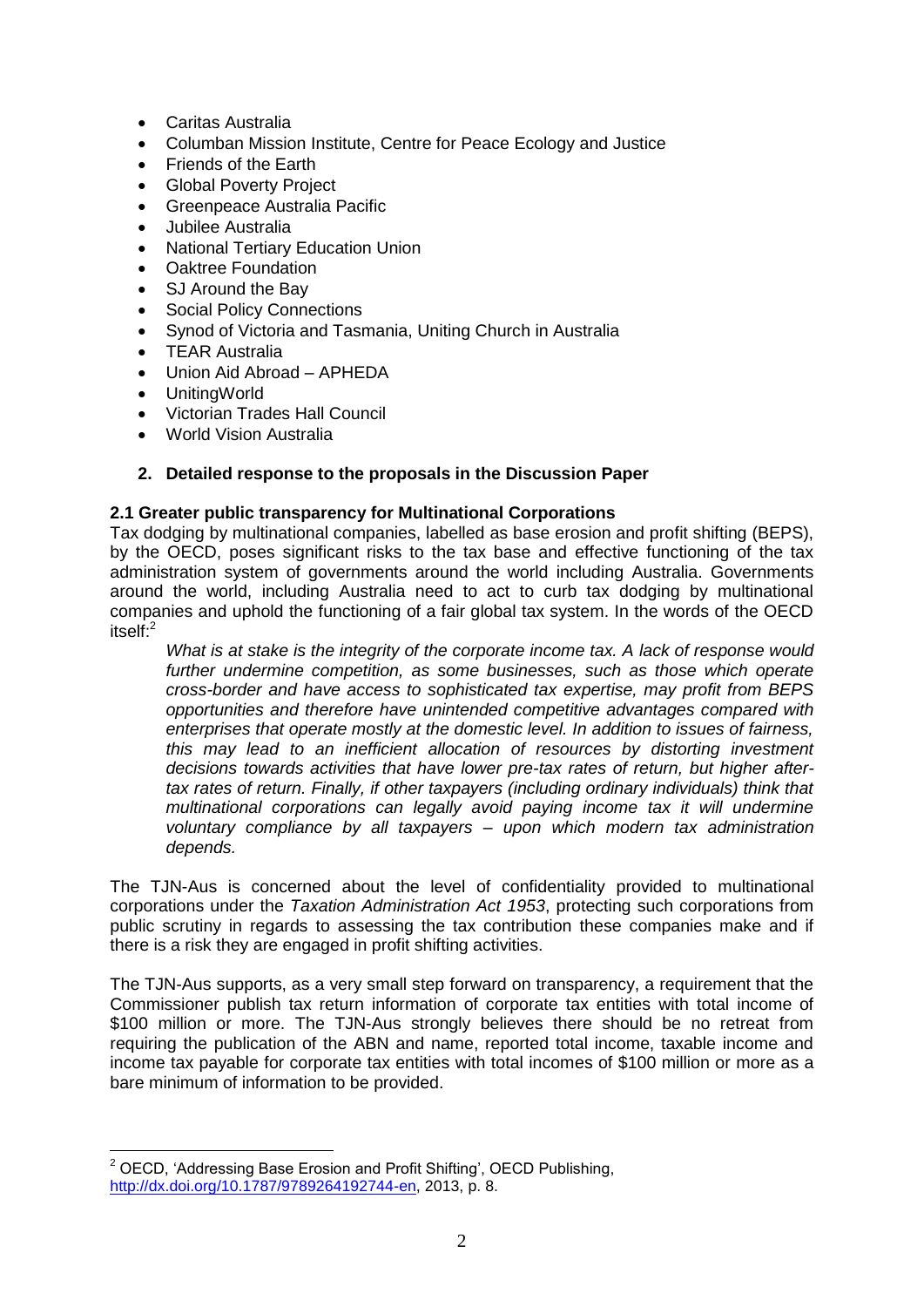The TJN-Aus believes the current proposal is completely inadequate to achieve the objective of enabling "the public to better understand the corporate tax system and engage in tax policy debates, as well as to discourage aggressive tax minimisation practices by large corporate entities."

## *2.1.1 Progress on Multinational Corporation Tax Transparency Globally*

The TJN-Aus notes that Australia is now lagging behind both the US and the EU in measures of public transparency related to tax. The *US Dodd-Frank Wall Street Reform and Consumer Protection Act* requires companies in the oil, gas and mining sector listed on the US Securities and Exchange Commission to have to publicly report on taxes and royalties paid to governments on a country-by-country and project-by-project basis. On 9 April, the EU finalised negotiations to amend its Accounting and Transparency Directives, which will require EU-listed and large unlisted extractive industry and forestry companies to publicly publish the payments they make to governments on a country-by country and project-byproject basis.<sup>3</sup> The EU Directive will require disclosure of:

- (a) Production entitlements;
- (b) Taxes on production
- (c) Royalties;
- (d) Dividends;

 $\overline{a}$ 

- (e) Signature, discovery and production bonuses;
- (f) Licence fees, rental fees, entry fees and other considerations for licences and/or concessions; and
- (g) Payments for infrastructure improvements.

It applies to all payments to governments in the over categories over €100,000. The EU Directive is provided in full in the Appendix to this submission.

The Extractive Industries Transparency Initiative, a voluntary scheme that aims to cut corruption in the natural resource sector, announced in February a new standard that will require all 37 of its implementing countries to report extractive industry revenues on a project-by-project basis in line with US and EU legislation.

The measure introduced by the US and which is likely to be adopted by the EU are steps towards reducing tax evasion and other forms of corruption by making it harder for companies to shift their revenues to secrecy jurisdictions unseen. It also increases the ability of citizens of developing countries to hold their own governments to account for the tax revenue they receive from natural resources. The extractives sector in developing countries has often been associated with grand levels of corruption and lost revenue for the ordinary people of the country.<sup>4</sup>

On 21 June 2012, the Norwegian Government announced it would introduce country-bycountry reporting by the start of 2014.

Some corporations such as Talisman Energy, Statoil, Newmont Mining, Rio Tinto and BHP Billiton and Anglogold Ashanti already disclose payments on a country-by-country basis.<sup>5</sup>

[http://af.reuters.com/articlePrint?articleId=AFL5E8D75SN20120207,](http://af.reuters.com/articlePrint?articleId=AFL5E8D75SN20120207) 7 February 2012.<br>5 Kotharn Merterana, il egiploting Transporcancy in the Extredive Sector: Deligy Innova Kathryn Martorana, 'Legislating Transparency in the Extractive Sector', Policy Innovations, 2011.

 $3$  Council of the European Union, 'New transparency rules for the extractive industry and simplification of accounting requirements for companies', 17 April 2013,

[http://www.consilium.europa.eu/uedocs/cms\\_data/docs/pressdata/en/intm/136824.pdf](http://www.consilium.europa.eu/uedocs/cms_data/docs/pressdata/en/intm/136824.pdf) and Council of the European Union, 'Proposal for a Directive of the European Parliament and of the Council on the annual financial statements, consolidated financial statements and related reports of certain types of undertakings (Accounting Directive) (First reading) - Approval of the final compromise text' 12 April 2013, http://register.consilium.europa.eu/pdf/en/13/st08/st08328.en13.pdf <sup>4</sup> Reuters, 'Zambia to audit miners, believe up to \$1 bln owed',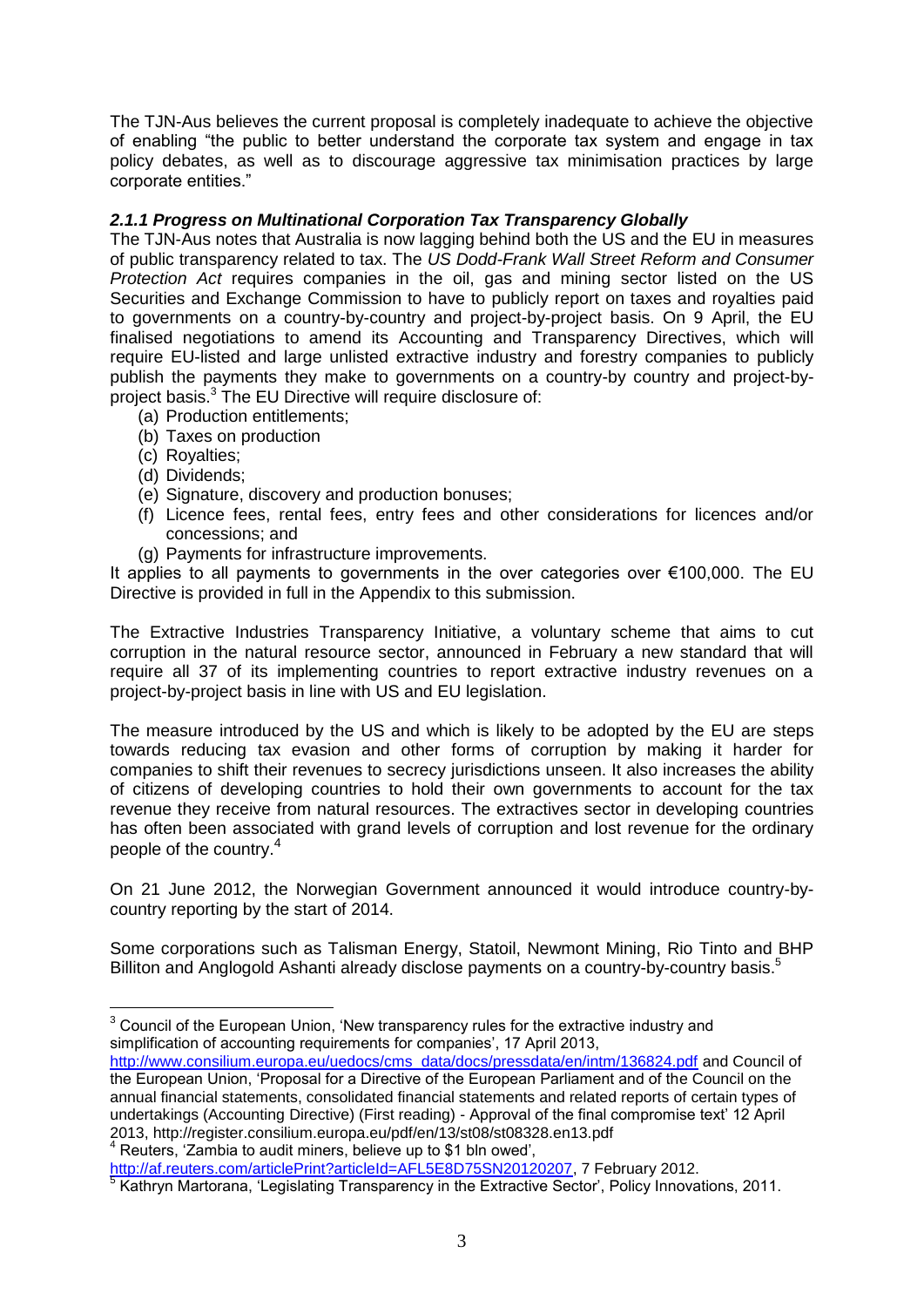The EU has also moved towards a standard of country-by-country reporting for financial institutions $^6$ , having negotiated rules stating:

- *1. From 1st January 2015 Member States shall require institutions to disclose in their annual report, specifying by Member State and by third country in which it has operations, the following information on a consolidated basis for the financial year: (a) Profit or loss before tax;*
	- *(b) Tax on profit or loss;*
	- *(c) Turnover*
	- *(d) Number of employees*
	- *(e) Public subsidies received.*

*[2. The information referred to in paragraph 1, c) and d) shall be made public six months after entry into force of this directive as part of their annual report.]*

*3. The information referred to in paragraph 1, a), b) and e), shall be submitted by all European G-SIIs and S-IIs institutions six months after entry into force of this Directive to the Commission. The Commission, in consultation with the relevant ESAs, shall conduct a general assessment as regards potential significant negative economic consequences of the public disclosure of this type of information, including impact on competitiveness, investment and credit availability and financial stability. The Commission shall submit its report to the Council and the European Parliament at the latest by 31 December 2014.*

*In the event that the Commission report identifies significant negative effects, it is invited to make a proposal for a modification of the scope and/or modalities of the reporting obligations laid down in paragraph 1. In such a situation the Commission shall be empowered to adopt a delegated act to defer the disclosure obligation laid down in paragraph 1. The Commission shall review every year the necessity to extend this deferral.*

*4. The report referred to in the first paragraph shall be audited in accordance with Directive 2006/43/EC of 17 May 2006 on statutory audits of annual accounts and consolidated accounts.*

*5. To the extent the reporting obligation laid down in paragraph 1 is provided for in future EU legislation beyond those laid down in this article, the obligation of this article shall cease to apply.*

The EU negotiated rules on country-by-country reporting for financial institutions have wider scope than the rules on the extractive sector as they cover wherever the financial institution has an establishment, covering countries where the financial institution has a legal presence. The rules for country-by-country reporting for the extractives sector cover payments made in countries where the company has 'activities', such as exploration, extraction and development.

#### *2.1.2 Tax Justice Network model of Multinational Corporate Transparency*

The TJN believes that greater transparency of the activities of multinational corporations is what they should be required to provide in return for the licence they are granted to operate in each jurisdiction in which they are present. This licence to operate ring fences their risk in the country in question, makes it easier to differentiate their tax liabilities between territories

 $6 \nmid$ MEPs cap bankers' bonuses and step up bank capital requirements',

http://www.europarl.europa.eu/news/en/pressroom/content/20130225IPR06048/html/MEPs-capbankers'-bonuses-and-step-up-bank-capital-requirements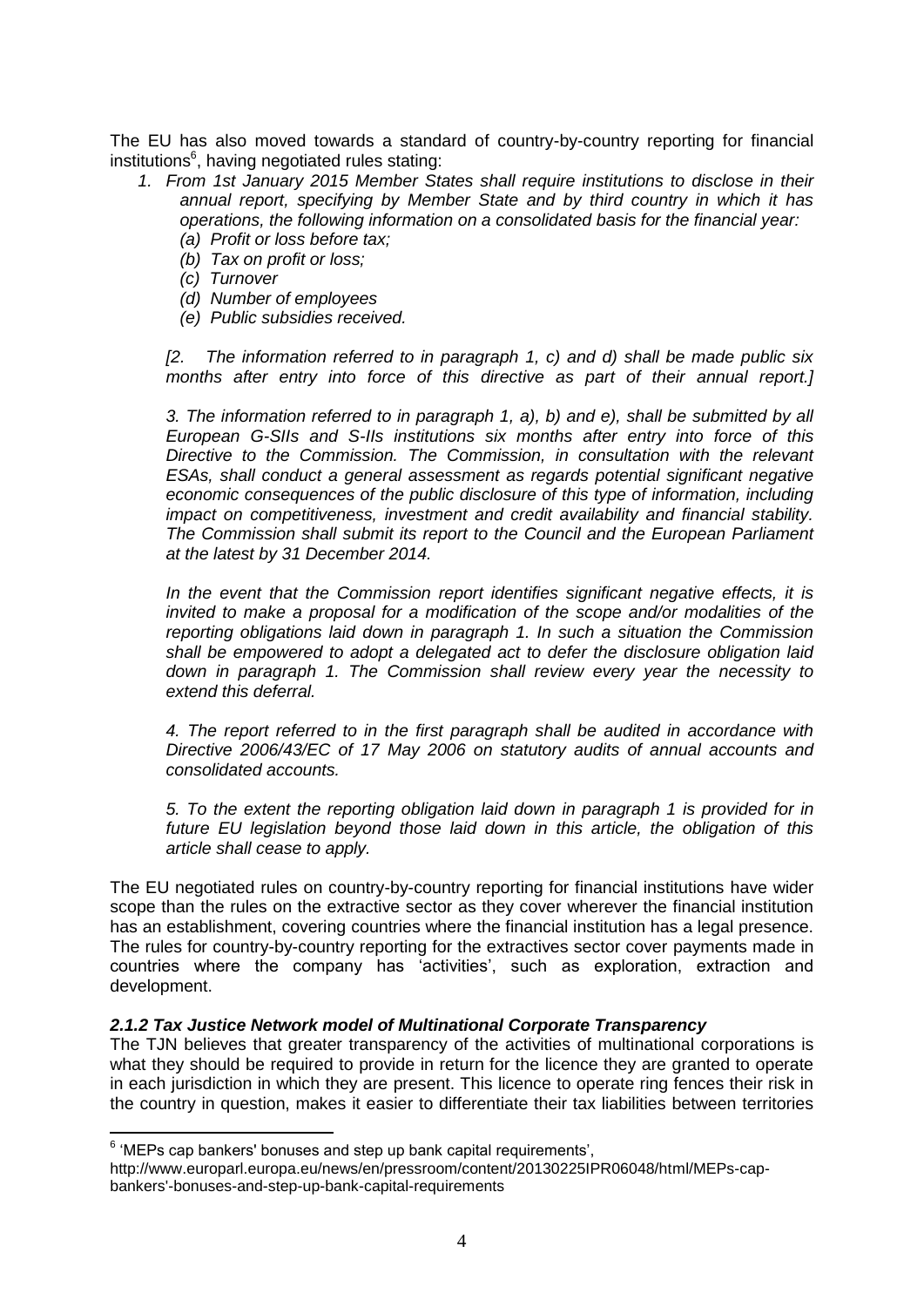(allowing them to avoid double taxation) and grants them limited liability within that jurisdiction.<sup>7</sup> The ability to limit liability, not just within the corporation as a whole, but within each element of it that is wrapped within its own, self-contained, but nevertheless commonly controlled subsidiary, is an extraordinary situation that has developed seemingly by accident rather than design. The privilege of limited liability reduces the cost of capital because societies around the world explicitly accept the risk that if, for any reason, a constituent of a multinational corporation ceases to trade then the company and the owners of its capital will not have to make good the loss incurred and that risk will instead be transferred to the state in which it traded and the members of the community who traded with it in that place. $8$ Greater transparency is a reasonable price in return for the privilege of limited liability, as it puts on record the risk that a community is exposing itself to by hosting the activities of a multinational corporation. This is almost impossible to determine with regard to the activities of a multinational corporation without country-by-country reporting. While the accounts of a nationally based corporation (if on the public record) by definition show the risk arising within the jurisdiction in which it is based, the accounts of a subsidiary of a multinational corporation working in a jurisdiction do not allow an assessment of risk to be made as they do not show the risks present to the corporation as a whole. $9$ 

Most of the time the cost of the failures are contained within the business, banking and investment communities of each country as part of the collective risk they take. However, that is not always the case as the global financial crisis demonstrated. In many other parts of the world massive state bailouts were provided at the cost to the communities in those countries.

The current system of accounting for multinational companies recognises none of these risks. $10$ 

Country-by-country reporting, as outlined below, will allow the providers of capital to enjoy a better view of the risk they face, which should further reduce the cost of capital.<sup>11</sup> Country-bycountry reporting is intended to have both macroeconomic and microeconomic benefits.

The TJN is concerned that in many countries a corporation does not have to put its accounts on the public record. A company cannot be accountable to its host community if it cannot be identified. For that to happen the names a multinational corporation uses locally must be on the public record. Too often they are not.

The TJN is concerned that existing multinational corporation accounts eliminate intra-group trading and transactions from public view. Revealing this information is vital if trade relationships are to be understood and made fair.

Many of the major corporate scandals of recent times have involved extensive use of offshore subsidiary companies. These are becoming increasingly common throughout the multinational corporate world. For example, Examination of the 2010 annual reports of the ASX100 companies at that time found 64 of these companies had over 700 subsidiaries

 $7$  Richard Murphy, 'Country-by-Country Reporting. Accounting for globalisation locally', Tax Justice Network, 2012, p. 2.

<sup>&</sup>lt;sup>8</sup> Richard Murphy, 'Country-by-Country Reporting. Accounting for globalisation locally', Tax Justice Network, 2012, pp. 2-3.

<sup>&</sup>lt;sup>9</sup> Richard Murphy, 'Country-by-Country Reporting. Accounting for globalisation locally', Tax Justice Network, 2012, p. 4.

<sup>&</sup>lt;sup>10</sup> Richard Murphy, 'Country-by-Country Reporting. Accounting for globalisation locally', Tax Justice Network, 2012, p. 3.

<sup>&</sup>lt;sup>11</sup> Richard Murphy, 'Country-by-Country Reporting. Accounting for globalisation locally', Tax Justice Network, 2012, p. 4.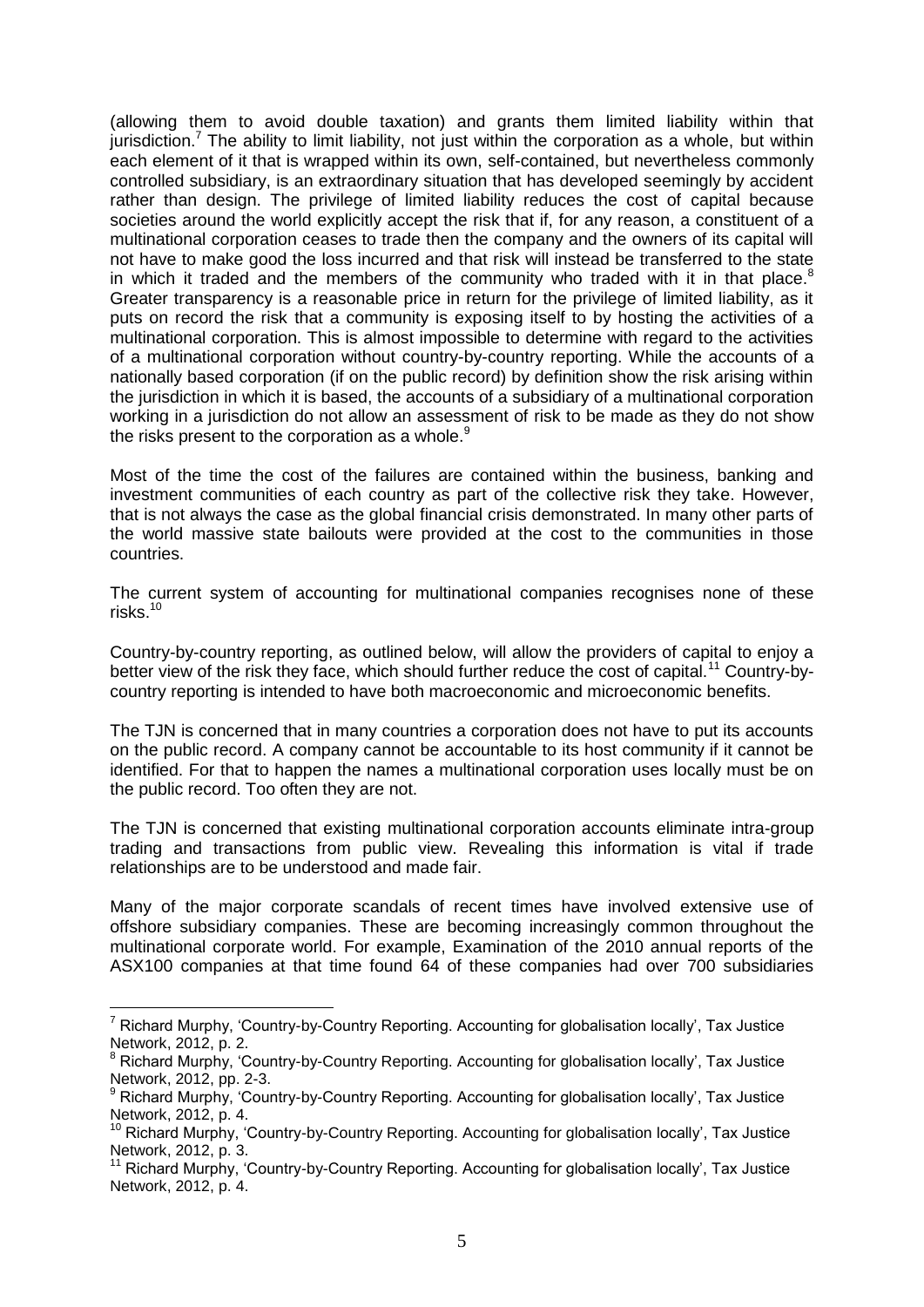located in financial secrecy jurisdictions, where the financial secrecy jurisdiction had been calculated to have a secrecy score of 65 or greater in the 2011 Financial Secrecy Index.<sup>12</sup> The subsidiaries were located in 28 of the 52 financial secrecy jurisdictions with a secrecy score greater than 65. However, the TJN-Aus is aware from other research that not all companies in the ASX100 publish the full list of all their global subsidiaries in their Australian annual report, so the number is a significant underestimate of the number of subsidiaries for the ASX100 located in financial secrecy jurisdictions. The extensive use of subsidiaries in financial secrecy jurisdictions results in increased risk for shareholders and others who need to understand the risk involved in the multinational company they are investing in or doing business with.

The EU negotiated rules on country-by-country reporting for financial institutions is much closer to the model the Tax Justice Network seeks. In the TJN model each multinational corporation would be required to disclose in its annual financial statements: $13$ 

- The name of each country in which it operates;
- The names or all its companies trading in each country in which it operates;
- What its financial performance is in every country in which it operates, without exception, including:
	- $\circ$  Its sales, both third party and with other group companies;
	- o Purchases, split between third parties and intra-group transaction;
	- o Its hedging transactions, both third party and intra-group;
	- o Labour costs and employee numbers;
	- o Financing costs split between those paid to third parties and to other group members;
	- o Its pre-tax profit.
- The tax charge included in its accounts for the country in question;
- Details of the cost and net book value of its physical fixed assets located in each country including the cost of all investments (including those relating to exploration) made in assets related to extractive industries activity by location and the proceeds of sale from disposals of such assets by location;
- Details of its gross and net assets in total for each country in which it operates.

Tax information would need to be analysed by country in more depth requiring disclosure of the following for each country in which the corporation operates:

- The tax charge for each year split between current and deferred tax;
- The actual tax payments made to the government of the country in the period;
- The liabilities (and assets, if relevant) owing for tax and equivalent charges at the beginning and end of each accounting period;
- Deferred taxation liabilities for the country at the start and close of each accounting period.

For extractive companies, the TJN seeks a full breakdown of all the benefits paid to each government in which the multinational company operates broken down between the categories of reporting required in the Extractive Industries Transparency Initiative.

The TJN recognises that public advantages of country-by-country reporting will be limited in the case of small and medium sized companies, meaning it is reasonable to exclude such companies from the requirements of country-by-country reporting.<sup>14</sup>

 $\overline{a}$  $12$  Tax Justice Network, 'The Methodology of the 2011 Financial Secrecy Index', September 2011.

<sup>13</sup> 'Research Briefing. Country-by-country reporting', Task Force for Financial Integrity and Economic Development, Tax Justice Network and Tax Research UK, October 2010 ; and Richard Murphy, 'Country-by-Country Reporting. Accounting for globalisation locally', Tax Justice Network, 2012, p. 8.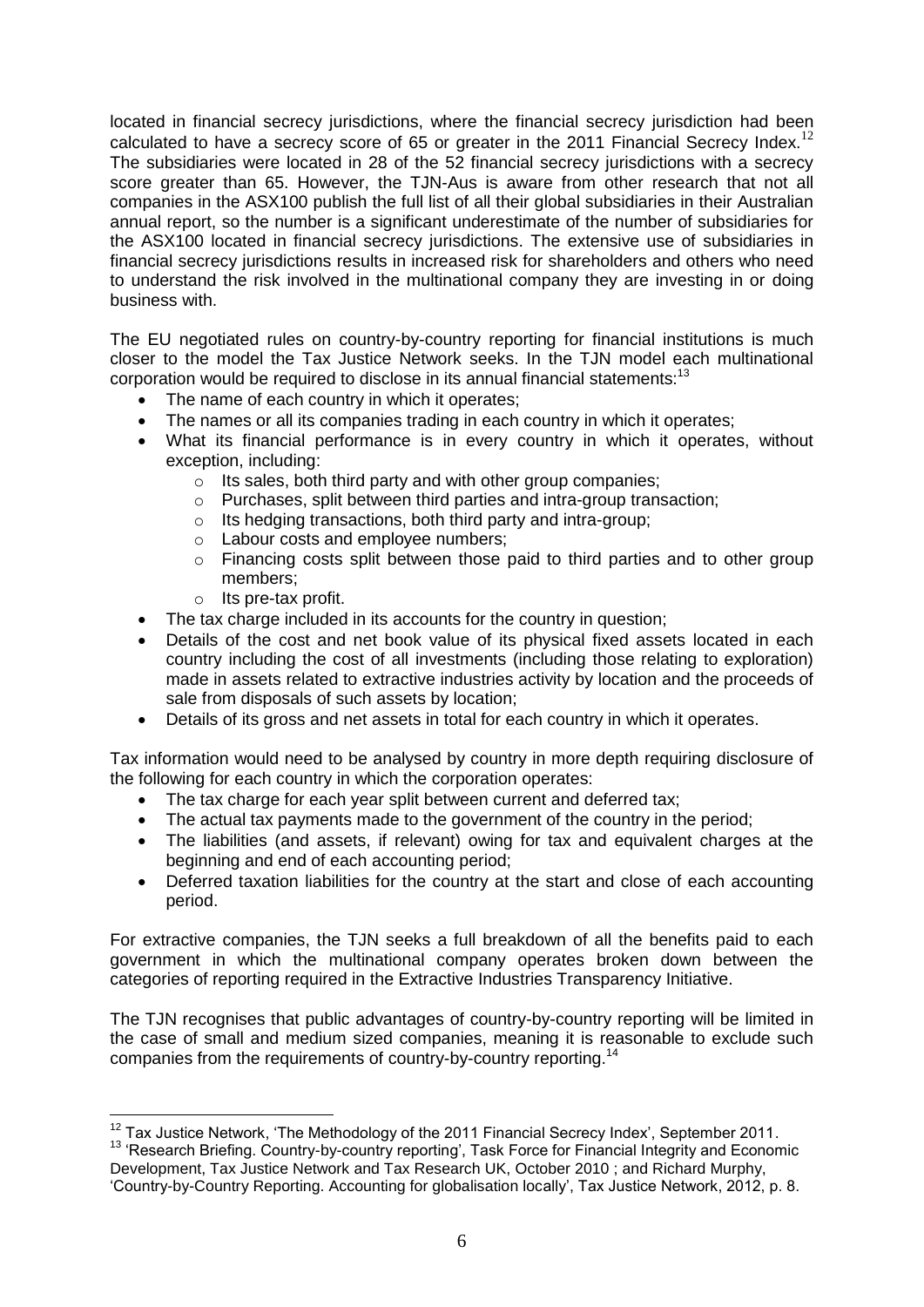As such, a full country-by-country reporting financial statement is required of multinational corporations for those jurisdictions where it is present and meets one of the following suggested criteria:<sup>15</sup>

- Turnover plus hedging derivative and financial income in the jurisdiction exceeds \$5 million in the reporting period;
- The net value of tangible fixed assets in the jurisdiction increases by more than \$5 million in the reporting period;
- Turnover plus financial income in the jurisdiction exceeds 5% of the total consolidated turnover plus financial income of the reporting entity during the reporting period; or
- The jurisdiction is one in which upstream extractive industries activity occurs.

A financial *de-minimus* by country is specified because materiality for country-by-country reporting purposes must always be determined at the level of the country, not at the level of the reporting entity.

A more limited unaudited disclosure of information would be required for jurisdictions where the multinational company meets one of the following criteria:<sup>16</sup>

- Turnover plus hedging, derivative and financial income in the jurisdiction exceeds \$1 million in a reporting period; or
- The net value of tangible fixed assets in the jurisdiction increases by more than \$1 million in a reporting period.

In these cases the activities of the reporting entity may be material to the country for which disclosure is required, but that significance is not sufficient to require the additional cost of audit.

If the above conditions are not met, then only disclosure of a trading presence within the jurisdiction should be required, but no further financial disclosure. In such cases the activity of the reporting entity is likely to be immaterial to the host country itself and as such the cost of financial disclosure is not justified.

There are clear benefits for investors with greater disclosure. Disclose of the locations a multinational company is doing business in allows an investor to assess:<sup>17</sup>

- The degree of exposure to geopolitical risk that the company is likely to face, simply by presence in certain locations;
- The degree of reputational risk that the company might face as a consequence of its decision to trade in certain locations;
- The trends in the geographical spread of the company's activities over time, indicating diversity, or absence thereof; and
- Whether they wish to invest in corporations with assets in locations they do not wish to associate with, which is likely to be of importance to some ethical investors.

The publication of a profit and loss account for each jurisdiction allows investors to assess:<sup>18</sup>

 The risk that the internal supply chains create for the company, most especially for governance. The use of tax havens has frequently been association with governance

<sup>&</sup>lt;sup>14</sup> Richard Murphy, 'Country-by-Country Reporting. Accounting for globalisation locally', Tax Justice Network, 2012, p. 6.

<sup>&</sup>lt;sup>15</sup> Richard Murphy, 'Country-by-Country Reporting. Accounting for globalisation locally', Tax Justice Network, 2012, p. 19.

<sup>&</sup>lt;sup>16</sup> Richard Murphy, 'Country-by-Country Reporting. Accounting for globalisation locally', Tax Justice Network, 2012, p. 20.

<sup>17</sup> Richard Murphy, 'Country-by-Country Reporting. Accounting for globalisation locally', Tax Justice Network, 2012, p. 32.

<sup>&</sup>lt;sup>18</sup> Richard Murphy, 'Country-by-Country Reporting. Accounting for globalisation locally', Tax Justice Network, 2012, pp. 33-34.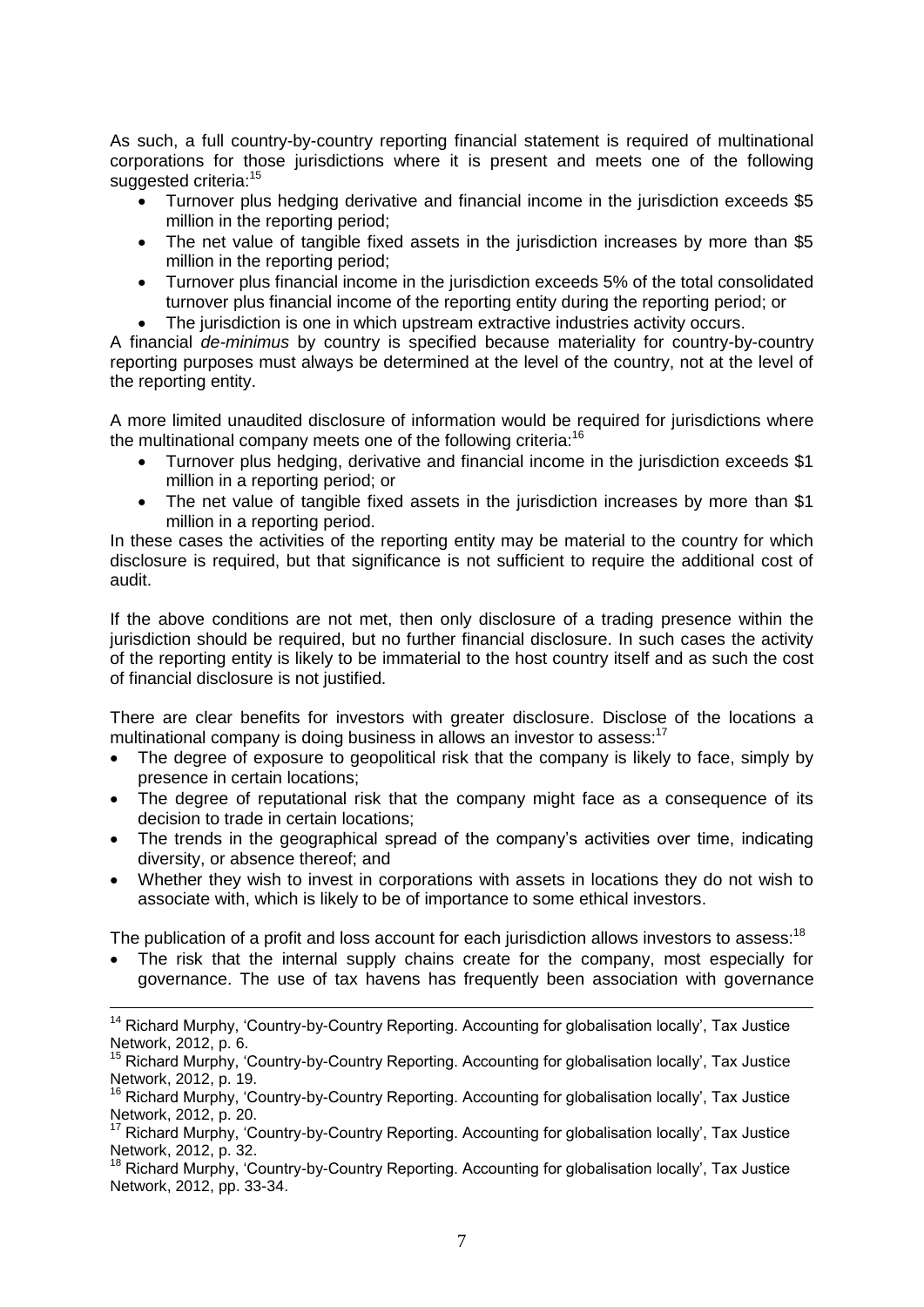failures leading in turn to corporate failure, as occurred with Enron and Parmalat as examples;

- The flow of finance charges within the group, and the particular impact these might have on an intragroup basis with regard to the reallocation of profits between jurisdictions, giving rise to risk of transfer pricing or thin capitalisation challenge from taxation authorities, prejudicing the potential quality of future earnings; and
- The rate of return on capital employed by jurisdiction, suggesting whether or not assets are efficiently allocated by group management to the locations in which the company trades.

Business efficiency is dependent upon the availability of high quality information. Unless that information is available then sub-optimal decisions on everything from resource allocation within a company to capital allocation between companies will be inefficient at the cost to society as a whole. Country-by-country reporting may take away some of the advantages that the current opacity provides to certain multinational companies, but it is beneficial to business as a whole.<sup>19</sup>

Companies already have the information required for country-by-country reporting, as they need to be able to assess their tax liabilities in every country in which they operate. To not have this information would already mean that officers of the companies in question were committing offences under accounting laws.<sup>20</sup>

### **2.2 Transparency of MRRT and PRRT Payments**

The TJN-Aus also supports the Commissioner being required to publish similar information for all entities that have any MRRT or Petroleum Resource Rent Tax (PRRT) payable in a given year.

#### **2.3 Publication of Aggregate Tax Revenues**

The TJN-Aus supports allowing aggregate (de-identified) amounts of tax revenue collected to be disclosed and published, even if the possibility the identity of particular entities could potentially be deduced.

#### **2.4 Enhanced Information sharing between Government Agencies**

The TJN-Aus supports enhanced information sharing between government agencies for the purposes of stemming tax dodging, noting the proposal in the paper only has the objective of building "on existing information sharing arrangements and enable greater information sharing between the Australian Taxation Office (ATO) and the Department of the Treasury with respect to foreign acquisition and investment decisions affecting Australia."

### **2.5 Transparency beyond the discussion paper**

 $\overline{a}$ 

Beyond the issues covered in the discussion paper, the TJN-Aus also seeks that Australia introduce a requirement for a public register of the ultimate beneficial owners of companies, given the role shell companies and special purpose entities play in both tax dodging and many forms of illicit flows.<sup>21</sup> Research by Findley, Nielson and Sharman also found Australian corporate service providers were near the top of corporate service providers in terms of

<sup>&</sup>lt;sup>19</sup> Richard Murphy, 'Country-by-Country Reporting. Accounting for globalisation locally', Tax Justice Network, 2012, p. 56.

<sup>&</sup>lt;sup>20</sup> Richard Murphy, 'Country-by-Country Reporting. Accounting for globalisation locally', Tax Justice Network, 2012, p. 57.

 $21$  Global Witness, 'Undue Diligence. How banks do business with corrupt regimes', March 2009, pp. 109-111.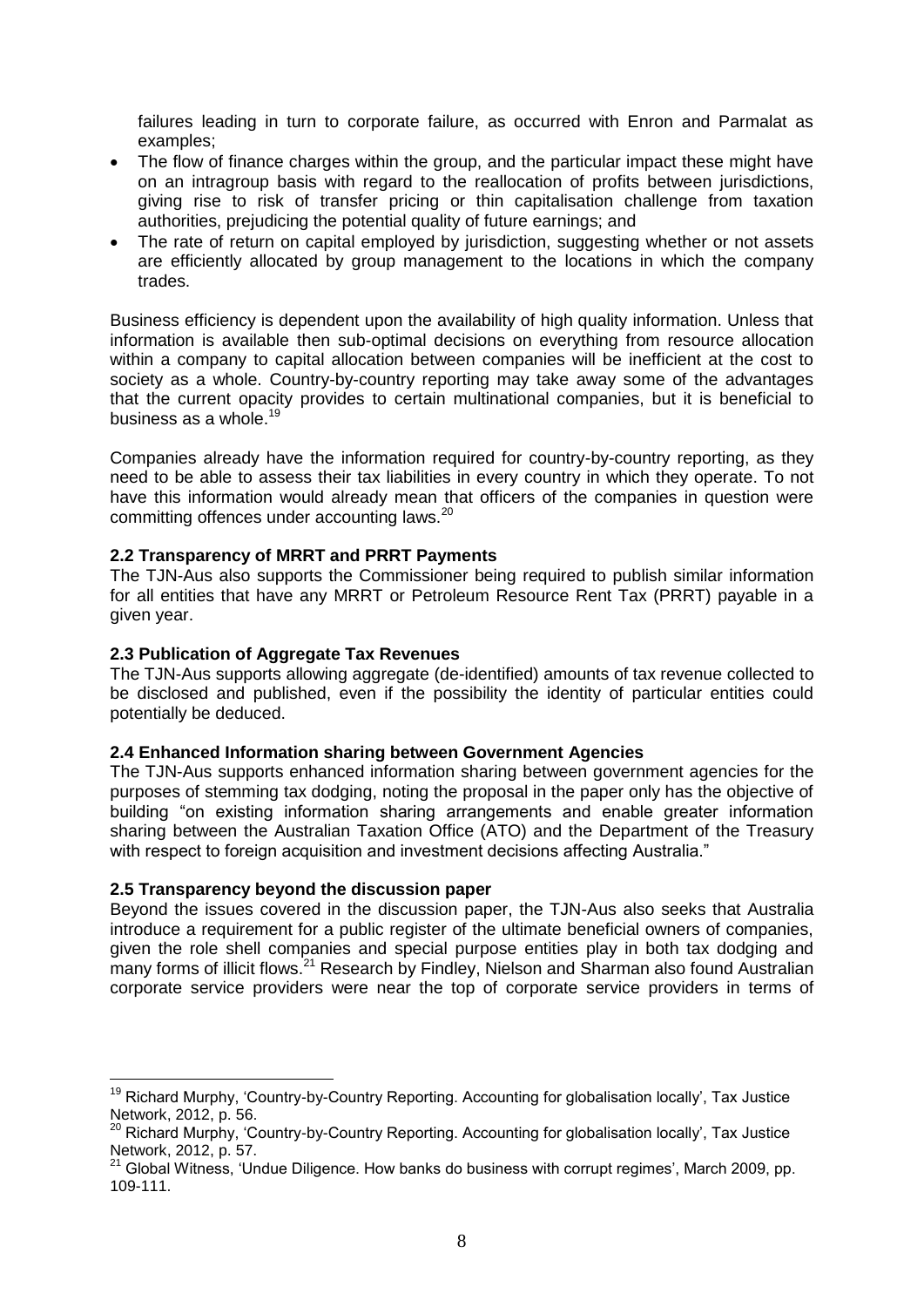being willing to set up an untraceable shell company even when there was significant risk the company in question would be used for illicit purposes.<sup>22</sup>

The TJN-Aus notes the statement from the meeting of the G20 Finance Ministers and Central Bank Governors in Washington on 18-19 April 2013 that:

*We must tackle the risks raised by opacity of legal persons and legal arrangements, and encourage all countries to take measures to ensure they meet the FATF standards regarding the identification of the beneficial owners of legal persons, other corporate vehicles and trusts, that is also relevant for tax purposes.* 

A public register of the ultimate beneficial owners of companies would be a significant step in addressing the risks raised by opacity of shell companies.

Dr Mark Zirnsak **Secretariat** Tax Justice Network Australia c/- 130 Little Collins Street Melbourne, Victoria, 3000 Phone: (03) 9251 5265 E-mail: [mark.zirnsak@victas.uca.org.au](mailto:mark.zirnsak@victas.uca.org.au)

<sup>&</sup>lt;sup>22</sup> Michael Findley, Daniel Nielson and Jason Sharman, 'Global Shell Games: Testing Money Launderers' and Terrorist Financiers' Access to Shell Companies', Centre for Governance and Public Policy, Griffith University, 2012, p. 21.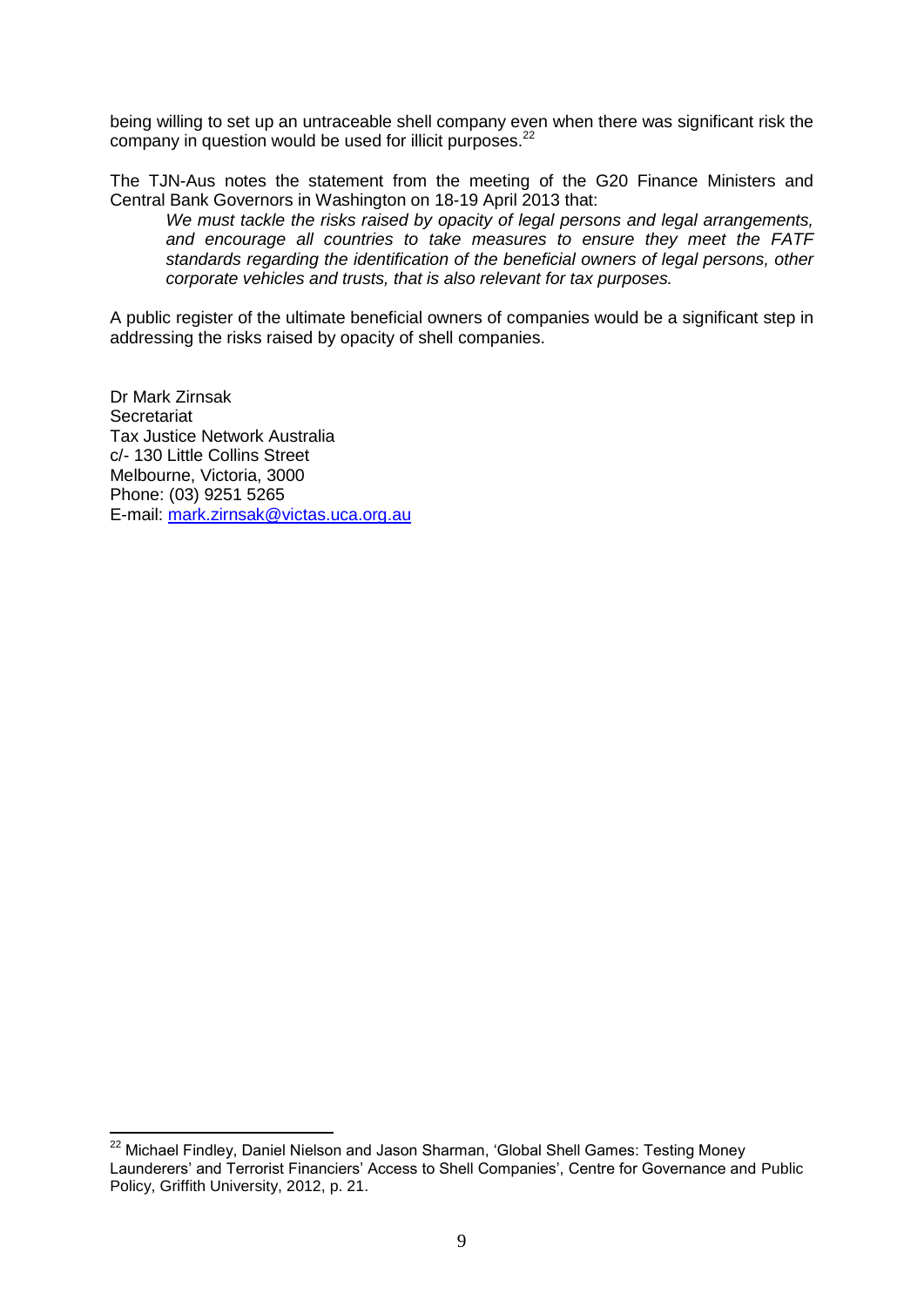# **Appendix : Country-by-Country reporting in EU Accounting and Transparency Directives for Extractive Companies**

(32) In order to provide for enhanced transparency of payments made to governments, large undertakings and public interest entities which are active in the extractive industry or logging of primary forests should disclose in a separate report on an annual basis material payments made to governments in the countries in which they operate. Such undertakings are active in countries rich in natural resources, in particular minerals, oil, natural gas as well as primary forests.

The report should include types of payments comparable to those disclosed by an undertaking participating in the Extractive Industries Transparency Initiative (EITI). The initiative is also complementary to the EU FLEGT Action Plan (Forest Law Enforcement, Governance and Trade) and the Timber Regulation which require traders of timber products to exercise due diligence in order to prevent illegal wood from entering into the EU market.

(33) The reports should serve to facilitate governments of resource-rich countries in implementing the EITI Principles and Criteria and account to their citizens for payments such governments receive from undertakings active in the extractive industry or loggers of primary forests operating within their jurisdiction.

The report should incorporate disclosures on a country and project basis. A project means the operational activities that are governed by a single contract, license, lease, concession or similar legal agreements and form the basis for payment liabilities with a government. ;onetheless, if multiple such agreements are substantially interconnected, this shall be considered a project. 'Substantially interconnected' legal agreements should be understood as a set of operationally and geographically integrated contracts, licenses, leases or concessions or related agreements with substantially similar terms that are signed with the Government, which gives rise to payment liabilities. Such agreements can be governed by a single contract, joint venture, production sharing agreement, or other overarching legal agreement.

(33a) Any payment, whether made as a single payment or a series of related payments, need not be taken into account in the report if it is below 100,000 EUR within a financial year. This means that in the case of any arrangement providing for periodic payments or instalments (e.g. rental fees), the undertaking must consider the aggregate amount of the related periodic payments or instalments of the related payments in determining whether the threshold has been met for that series of payments, and accordingly, whether disclosure is required.

(33b) Undertakings active in the extractive industry or the logging of primary forests should not disaggregate and allocate payments to projects for payments that are made for obligations levied on the undertakings at the entity level rather than the project level. For instance, if an undertaking has more than one project in a host country, and that country's government levies corporate income taxes on the undertaking with respect to the undertaking's income in the country as a whole, and not with respect to a particular project or operation within the country, the undertaking would be permitted to disclose the resulting income tax payment or payments without specifying a particular project associated with the payment.

(33c) An undertaking active in the extractive industry or in the logging of primary forests generally need not disclose dividends paid to a government as a common or ordinary shareholder of that undertaking as long as the dividend is paid to the government under the same terms as to other shareholders; however, the undertaking will be required to disclose any dividends paid in lieu of production entitlements or royalties.